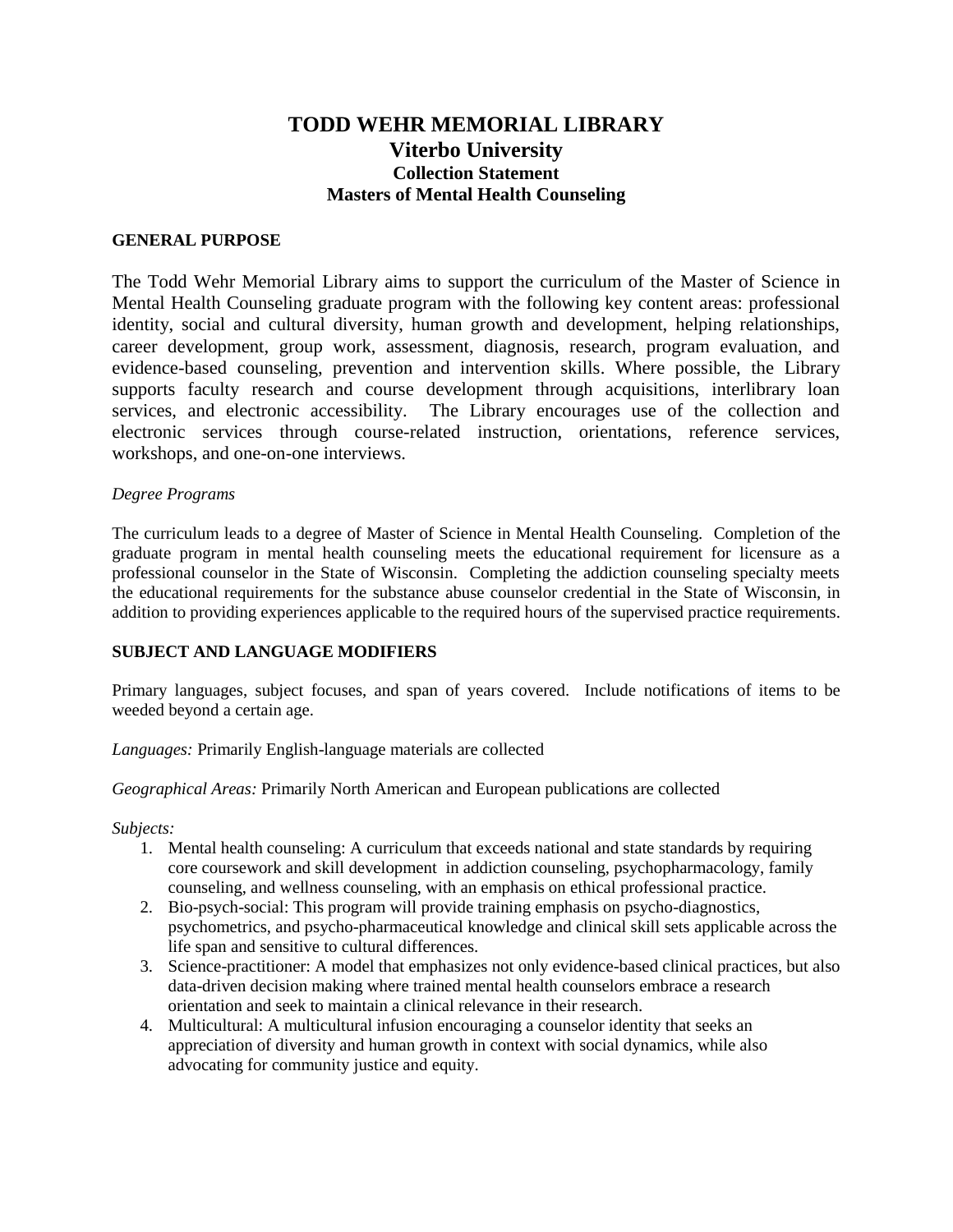- 5. Complementary health: A perspective that recognizes the interplay of Mind-Body medicine within an emphasis on personal wellness where mental health counselors are trained to intervene for initial symptom relief as well as lifestyle patterns for increased well-being and longevity.
- 6. Certificate of advanced training: Each graduate in a select specialty area of her/his choice can receive a certificate of advanced training. Those choices include certificates in addiction counseling, complementary health and wellness counseling, and child and adolescent counseling. The addiction studies counseling courses meet the educational requirements in Wisconsin for counselors to gain the alcohol/other drug abuse specialty credential.

*Chronological Periods:* Contemporary materials are primarily purchased. Historical studies are supported as appropriate

## **COLLECTION LEVELS**

Description of collection levels, using the CONSPECTUS model (the following descriptions can be omitted from the final policy statement).

| Level 0 | Out of Scope                 | The library does not collect in this area.                   |
|---------|------------------------------|--------------------------------------------------------------|
| Level 1 | Minimal Level                | A subject area in which few selections are made beyond       |
|         |                              | very basic works.                                            |
| Level 2 | <b>Basic Information</b>     | A collection of up-to-date general materials that serve to   |
|         | Level                        | introduce and define a subject and to indicate the varieties |
|         |                              | of information available elsewhere. It may include           |
|         |                              | dictionaries, encyclopedias, access to appropriate           |
|         |                              | bibliographic databases, selected editions of important      |
|         |                              | works, historical surveys, bibliographies, handbooks, a few  |
|         |                              | major periodicals, in the minimum number that will serve     |
|         |                              | the purpose. A basic information collection is not           |
|         |                              | sufficiently intensive to support any advanced               |
|         |                              | undergraduate or graduate courses or independent study in    |
|         |                              | the subject area involved                                    |
| Level 3 | <b>Instructional Support</b> | A collection that is adequate to support undergraduate and   |
|         | Level                        | MOST graduate instruction, or sustained independent study;   |
|         |                              | that is, adequate to maintain knowledge of a subject         |
|         |                              | required for limited or generalized purposes, of less than   |
|         |                              | research intensity. It includes a wide range of basic        |
|         |                              | monographs, complete collections of the works of more        |
|         |                              | important writers, selections from the works of secondary    |
|         |                              | writers, a selection of representative journals, access to   |
|         |                              | appropriate non-bibliographic data bases, and the reference  |
|         |                              | tools and fundamental bibliographical apparatus pertaining   |
|         |                              | to the subject.                                              |
| Level 4 | <b>Research Level</b>        | A collection that includes the major published source        |
|         |                              | materials required for dissertations and independent         |
|         |                              | research, including materials containing research reporting, |
|         |                              | new findings, scientific experimental results, and other     |
|         |                              | information useful to researchers. It is intended to include |
|         |                              | all important reference works and a wide selection of        |